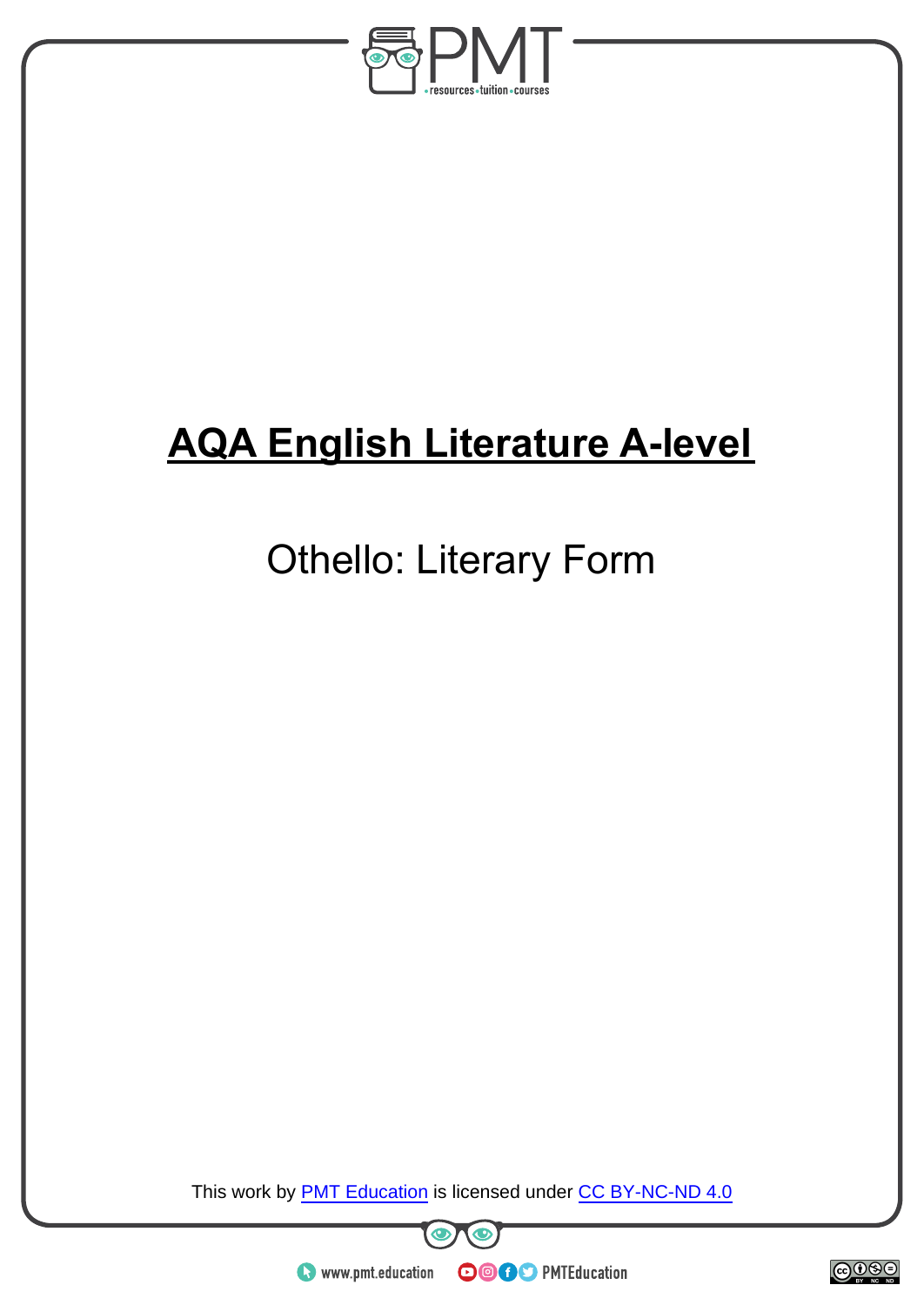

#### **What does literary form mean for your exam?**

#### **What is literary form?**

'**Literary form**' is covered by **AO2**, which asks you to "**analyse** ways in which meanings are shaped in literary texts". For this assessment objective, you are asked to focus on the **how**, rather than the what. The examiners are not looking for you to describe the characters or the plot of *Othello* - instead, they are looking for you to explain **how** and **why** the plot is written. For example, **how** does Shakespeare **create his characters**? How does he **stage** the play? How does he use different **genres**? Most importantly, what is the **effect** of this?

AO2 can include a variety of things, for example:

- **language analysis** and **techniques**
- the **type** of writing (e.g. sonnet, novel, play etc.)
- **structure**
- **genre**.

It is a good idea to learn some **keywords** to help you describe and explain features of a text in your answer, which we will be discussing later on.

AO2 should be **integrated** throughout your essay. You should aim to constantly **analyse** the text, focusing on how and why the author is doing something, and what the effect is, rather than simply what they are doing. By analysing the literary techniques, structure, and genre, you will elevate your exam answer.

 $\bullet$  www.pmt.education

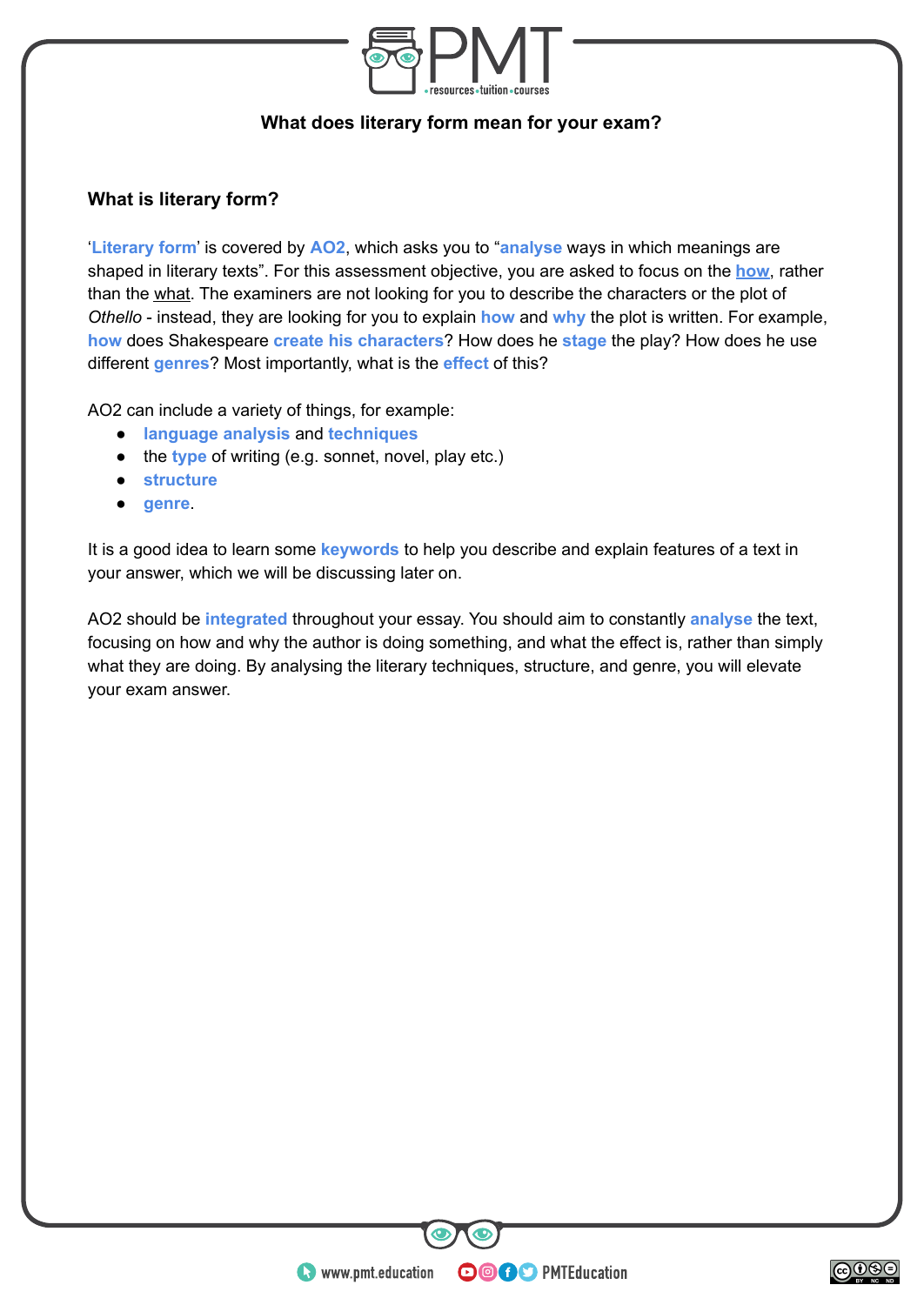

### **Genres**

#### **Tragedy**

The key genre that Shakespeare draws on in *Othello* is that of **Ancient Greek tragedy**. During the **Renaissance** period in which he was writing, **Ancient Greek** and **Roman** traditions flourished again throughout Europe. Shakespeare uses the conventions of Greek tragedy in several of his plays.

The play follows the typical plotline of a tragedy: a **striking** and **noble hero** suffers a **reversal of fate** due to a key **flaw** or **misjudgement**, which leads to **widespread suffering.** This usually culminates in his own **death** and the deaths of numerous other characters.

A tragic hero typically has a **hamartia**, a primary fatal flaw which is the cause of his downfall. Othello's hamartia is generally considered to be **jealousy**, which enables him to be tricked and manipulated by Iago into doubting Desdemona's faithfulness. This leads to him killing his wife and subsequently himself.

At the end of a classical tragedy, the hero experiences a moment of **anagnorisis**, in which he becomes aware of his mistakes and misjudgements. This is often followed by **catharsis**, an emotional release in which the protagonist realises that his downfall was brought about by his own actions and errors. This is a moment of **cleansing**, and of clearing the soul of wrongdoing; in **spectating** the play, the audience experiences a similar cleansing and feels a strong emotional release as well. This moment of **realisation** always comes **too late**, and this contributes to the tragedy of the situation: the hero is ready to amend but, due to his own actions, this is no longer possible.

Shakespeare's use of the **genre** of tragedy adds a sense of **inevitability** and **hopelessness** to *Othello*. We are aware of Othello's fate right from the beginning of the play: as the tragic protagonist, we know that he is **doomed**. This allows Shakespeare to play with **dramatic irony**, where the audience knows something the characters do not. For example, when Desdemona innocently and repeatedly defends Cassio to her husband, we know that she is sealing her fate and hardening his opinion against her. The audience's **foreknowledge** of how the events will play out increases the sense of tragedy, as we watch Othello make wrong decisions and succumb to Iago's deception.

#### Travel writing

Another genre that Shakespeare was strongly influenced by was **travel writing**. This was a widespread contemporary genre made popular by European travellers exploring previously unvisited lands and islands, for example the 'New World' of America. They would subsequently write down their experiences, often in a way which **embellished** them and which **exoticised** the people and animals who they encountered. Their excited accounts often **blurred** the line between the **imagination** and **reality**. This genre was strongly established by the time Shakespeare was writing in the late 16th Century; one of the most famous examples of Western travel writing is *The*

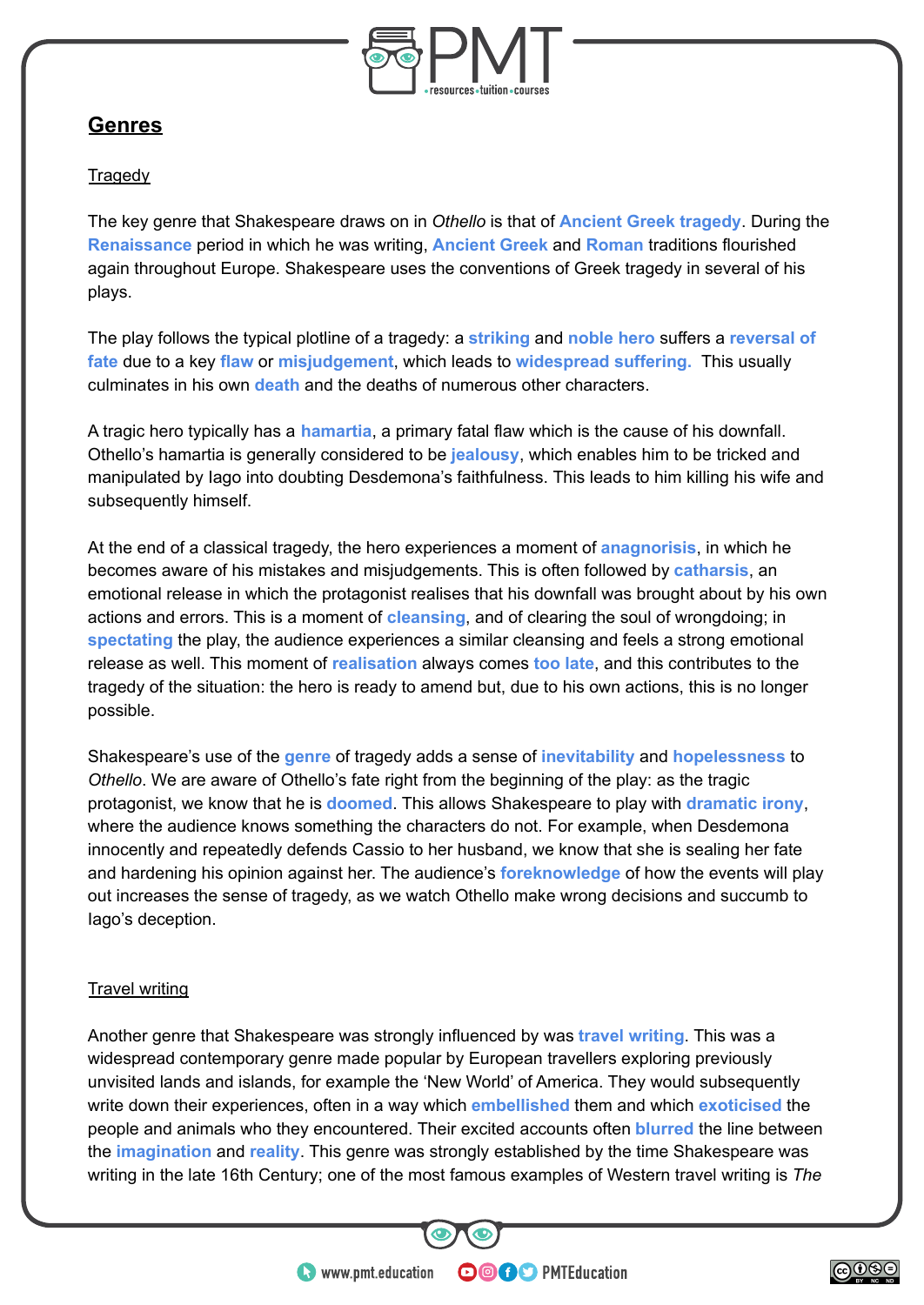

*Travels of Sir John Mandeville*, a medieval text published over 200 years before Shakespeare's birth.

Shakespeare most explicitly exploits the genre of travel writing in Othello's speech about his background (Act I Scene III). A key defining feature of the travel writing genre is that it presented itself as a **first-person eye-witness account**, but it drew on previous writing and **blended myth** with **fact**. Although Othello describes his own backstory, the fact that Shakespeare draws on the genre of travel writing makes us question to what extent he **embellishes** it. For example, Othello describes **wondrous** and **fictional-sounding** encounters, including **"Cannibals"** and **"Anthropophagi"**, **"most disastrous chances, / Of moving accidents by flood and field / Of hair-breadth scapes i' the imminent deadly breach"**.

Shakespeare's inclusion of this genre in his play heightens the sense of **mystery** and **exoticism** that surrounds Othello. Even after describing his backstory, Othello remains **unknown**; we know very little about his origins as we do not believe that this story is entirely truthful. Travel writing was a genre based on **exoticising the unknown**, and this speech therefore exoticises Othello even further. We also have a sense that this speech is a **performance**: he has recounted it many times, and he tells it in a **fantastical** way to please the white Venetian audience who keenly listens to him.

#### Morality play

We can also see elements of the **morality play** genre in *Othello*. This genre originated in the **medieval** period and **taught Christian morals** via its plot. It told the story of a **sinner's journey** from **damnation** through to **repentance** and **redemption**, and along the way he would be **tempted** by **personifications** of **Good** and **Evil**, for example angels and demons. Othello's story is clearly different because it does not have a happy ending of redemption but instead ends in his tragic death. However, Shakespeare nonetheless draws on elements of the morality play genre.

Several of the characters can be said to **symbolise Goodness**. For example, Desdemona is associated with **whiteness** and **purity**, and when she pleads with Othello to forgive Cassio she is encouraging him to show **Christian mercy**. On the other hand, Iago (who is an **embodiment** of **Evil** throughout the play) has **orchestrated** Cassio's demise and **manipulates** Othello, drawing out his **jealousy** and **aggression**. Furthermore, in Act III Scene III when Othello is convinced of Desdemona's infidelity, Iago again represents the forces of **Evil vying** for Othello's soul, whereas **Othello's conscience** represents the forces of **Good** which are attempting to convince him to stay true to his wife. Othello is, of course, ultimately tempted by the lure of evil, and he has no chance of repentance.

Whilst none of the forces of Good and Evil in the play are direct agents of God or the Devil as they are in a medieval morality play, we can certainly see the influences of this genre in Shakespeare's writing. He uses Desdemona, Othello, and Iago to **externalise** the deliberation which is occurring in Othello's mind between staying true to Desdemona (i.e. staying good) and succumbing to a jealous rage (i.e. falling to sin and evil).

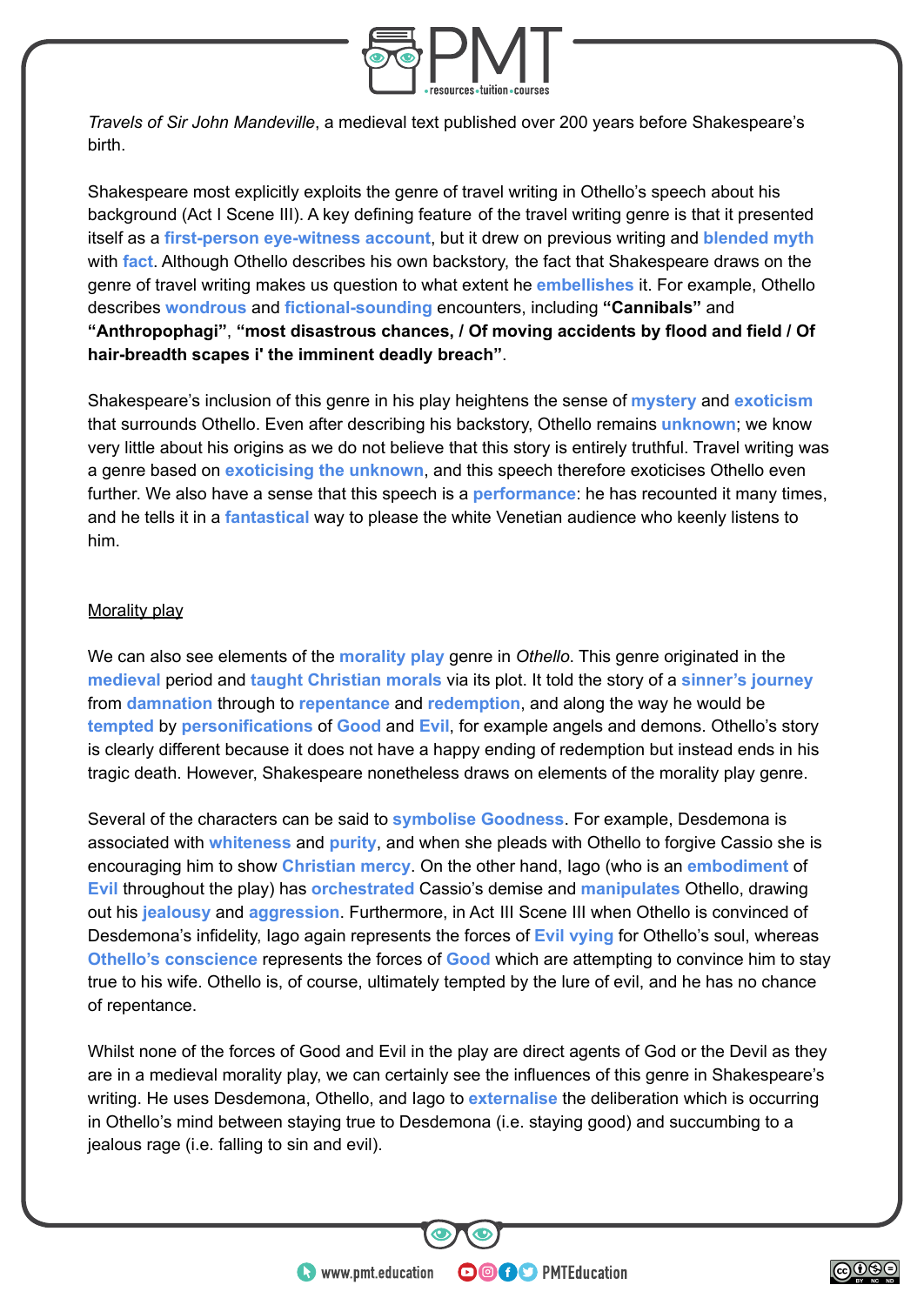

## **Structure**

*Othello* consists of **five acts**. This is typical of a tragedy; across the 5 acts, we track the tragic hero's **rise**, followed by a **reversal of his fortunes** (usually in Act III), leading to his **fall** throughout Acts IV and V, and **culminating** in his **death** at the end of the play.

There are some key **repetitions** across the play that create **dramatic parallels** and draw our attention to how rapidly relationships and characters have deteriorated:

- In Act I, Othello is on **trial** and defends himself and his marriage to the Venetian senators, but by Act IV he is the one who **judges** and **cross-examines** his wife.
- During Act II, Othello and Desdemona run off to bed to **consummate** their marriage. The next time that we see Desdemona in bed, she sleeps in the same wedding sheets but Othello **kills** her.
- The word "**honest**" is repeated **52 times** throughout the play. It is most frequently used by Othello as an **epithet** to describe Iago: **"honest Iago"**. Iago also uses it to describe himself, for example **"honest as I am"** (Act II Scene I). There is a sad **dramatic irony** when Othello repeatedly calls Iago honest, as he is utterly convinced of his honesty and cannot see the **deception** that he audience is privy to.

The play narrows as it progresses: it opens in **Venice**, then moves to **Cyprus**. However, the **external plot** of the Venetian-Ottoman War is cut out and the play's focus ultimately comes down to a single **bedroom**. As Othello becomes increasingly **obsessed** with his relationship and with Desdemona's behaviour, all outside forces become **insignificant**. The setting becomes **claustrophobic** for the audience as well as for the characters.

Frequently, Shakespeare's plays feature a **subplot** which **widens** the **scope** and **relieves** some of the **intensity** of the main plot, for example the story of Edgar and Edmund in *King Lear*. However, there is no subplot in *Othello* and the action is instead intensely focused on Iago's manipulations and Othello's reaction to them. This also heightens the sense of **claustrophobia**, because there are no outside forces or interactions to alleviate some of the **dramatic tension** and **intensity**.

We can also consider structure in terms of **how much characters speak**. If one character is particularly **prominent** in a scene, it gives us an impression of their **dominance**. Iago is **structurally dominant** throughout the play. Out of all the characters, he has the most **on-stage** time. Although Othello and Iago both have **soliloquies**, the latter has notably several more. As a result, Shakespeare creates an **impression** of his **power**. His on-stage time **corresponds** to his **importance** and **authority** in the plot.

#### **EXAM TIP**

The soliloguy is a dramatic convention in which a character addresses the audience directly, used in Shakespeare's plays to externalise a character's motives and thoughts. Both Othello and lago are given soliloquies, offering us an insight into the minds of both the victim and the perpetrator. This adds dramatic intensity, as we can observe how Othello reacts to lago's manipulations. Furthermore, revealing lago's plans to the audience creates dramatic irony and this heightens our impression of the tragedy of the play, as we watch the inevitable play out.



**OOOO** PMTEducation

 $\bullet$  www.pmt.education

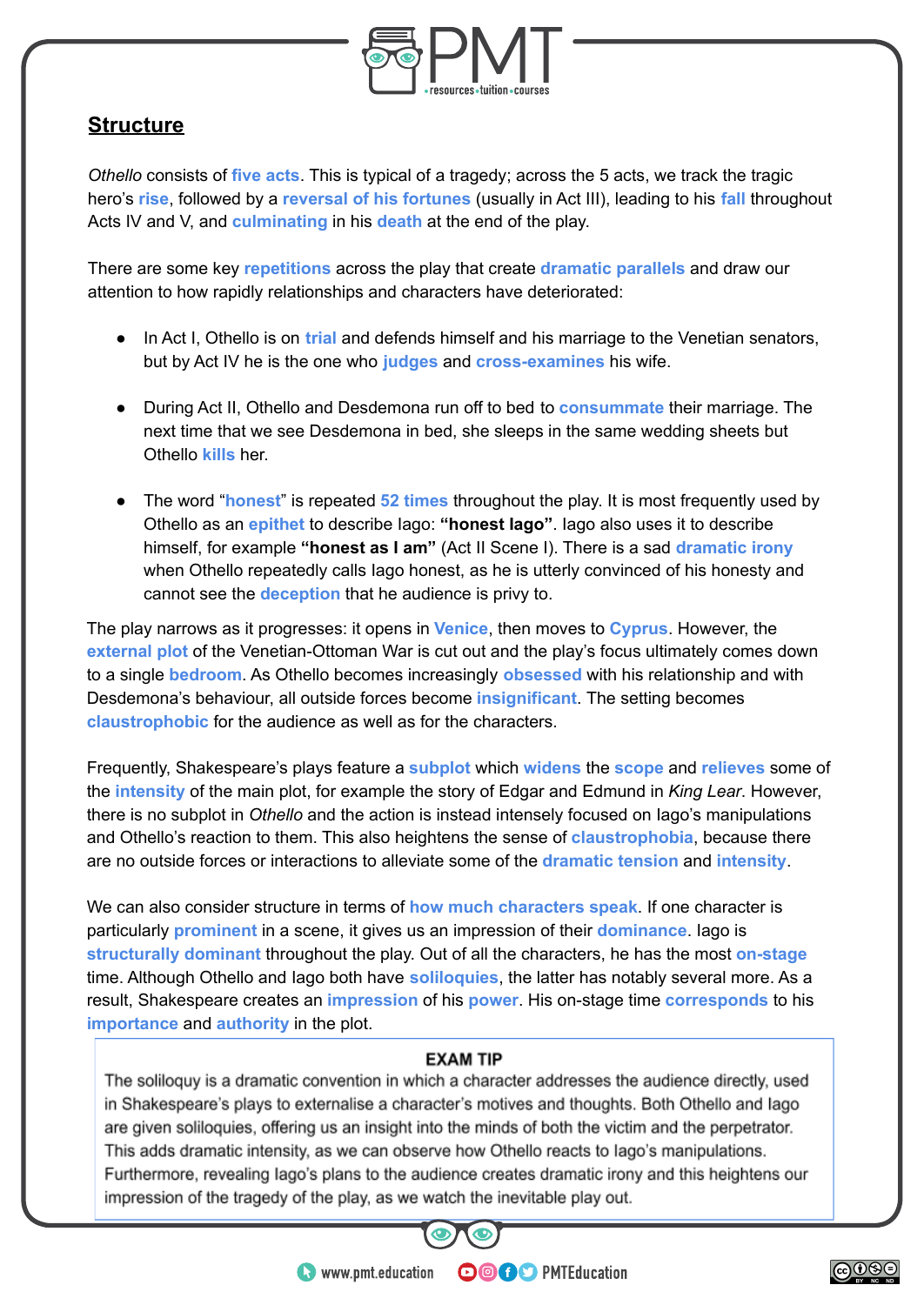

## **Language**

In your exam answer, it is important to try to always **analyse** language and techniques that Shakespeare is using, for example the **imagery** and **metaphors**. There are also a few general key points to remember about the type of language used in *Othello*.

**Words** are particularly important in this play because it is Iago's **manipulation of language** and his use of **false words** which lead to Othello's fall. Othello takes Iago's words too **literally**, and **succumbs** to his **deception**.

Shakespeare **constructs** the characters through language, so we can look at what the characters' language and ways of speaking says about them.

For example, much of Othello's speech in the first half of the play is in **blank verse**. This is **unrhymed** lines of poetry which are written in **iambic pentameter**. This means that each line is made up of **10 syllables** (5 sets of 2) and the **stress** as we read these lines is **'dee-DUM dee-DUM'**. For example:

**"And little of this great world can I speak, More than pertains to feats of broil and battle, And therefore little shall I grace my causeThis measured"** (Act I Scene III).

Each line consists of **10 syllables**. Othello's use of this **measured** and **poetical** form creates an impression of a character who is **stately** and **dignified**. His speech is **elevated** and **authoritative**, as each line is **evenly measured** and the pattern of 'dee-DUM' stresses across the line **steadies** the **pace**. This **impressive** and **powerful** speech is appropriate of a tragic hero at the beginning of the play; he is powerful and dominating.

The **breakdown** of the poetic blank verse as the play progresses **mirrors** Othello's own **mental breakdown**. His sense of self is **fractured** when he believes his wife has cheated on him, and so his language also becomes fractured, for example:

**"--Handkerchief--confessions--handkerchief!--To confess, and be hanged for his labour;--first, to be hanged, and then to confess.--I tremble at it."** (Act IV Scene I)

Othello is no longer stately and dignified, but he **breaks down** and struggles to think clearly. This is represented by the breakdown of his language.

The relationship between Desdemona and Othello **deteriorates** when they can no longer trust or understand the language that the other speaks. For example, Desdemona asks her husband **"what doth your speech import? / I understand a fury in your words. / But not the words"** (Act IV Scene II). The breakdown of understanding and trust between them is what leads to Desdemona's death. She is **smothered**: Othello covers her mouth and nose and she is no longer able to speak. This death is **symbolic** of how she is **silenced** because her husband no longer believes the words that she speaks.

**OOOO** PMTEducation

 $\bullet$  www.pmt.education